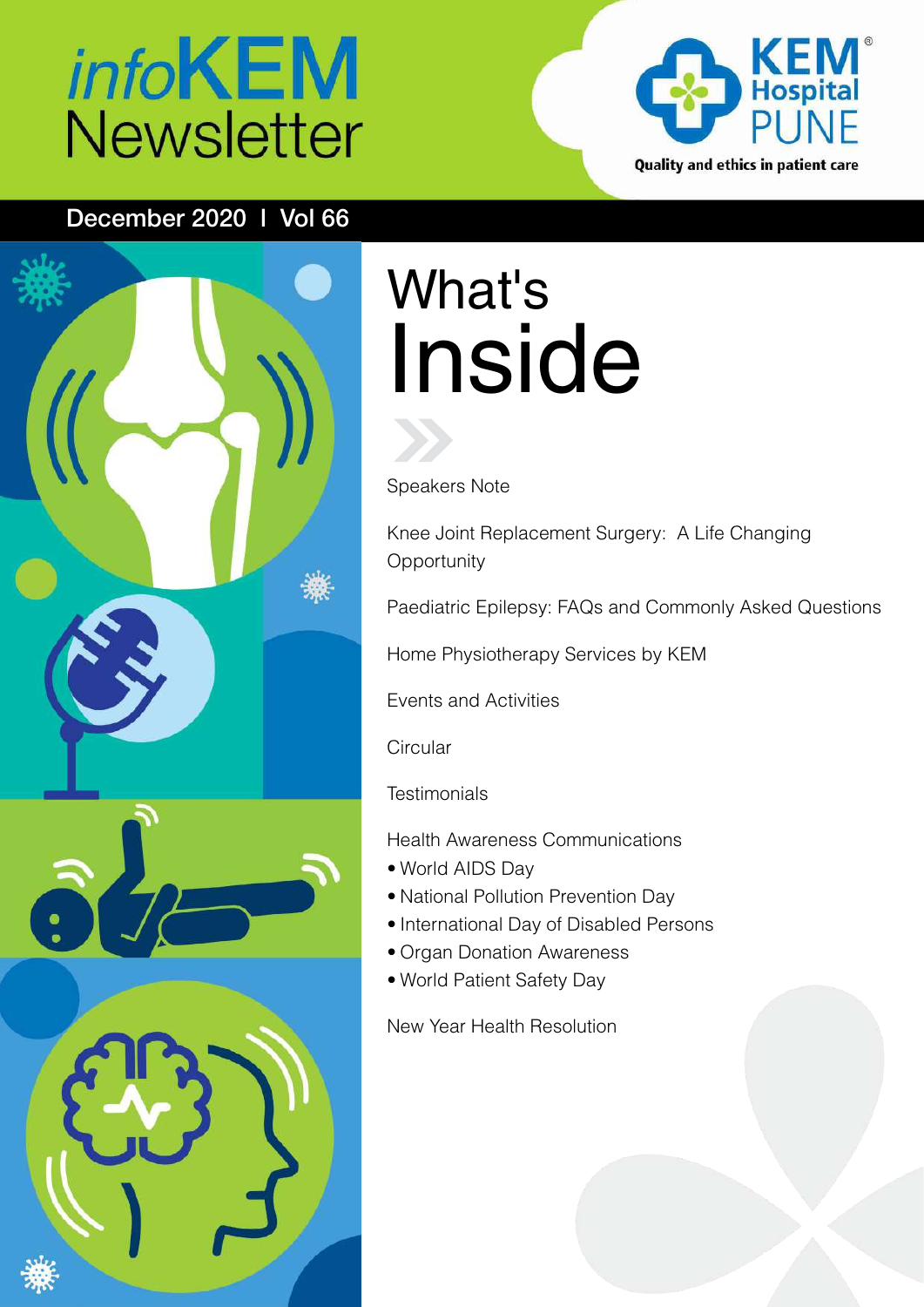### Speakers Note



**Talk given by Dr. F. F. Wadia as Chief Guest at Valedictory Function of the Annual Conference of the National Alliance of Transplant Co-ordinators (NATCO)**

When invited to speak, I felt that there were many other better qualified persons. However, I couldn't resist the temptation to speak about a group of people for whom I have deep respect and great admiration – the Medical Social Workers who eased seamlessly into Transplant Co-ordinators.

The ZTCC Pune was the second in Maharashtra State after the pioneer effort in Mumbai. We started off in 2004 and were registered as a Trust a couple of years later. I have been associated with it since the beginning and must here pay tribute to our first Chairman, Air Marshal Ramdas whose sterling work laid the solid foundation of our organization.

With no aid from Govt. then, or indeed now, we had to gather resources with our own efforts. Progress with deceased donor transplantation was slow and it was not until we were able to get on board a Central Co-ordinator, that the program began to take off. This was Aarti Gokhale who brought her experience and passion as a Renal Co-ordinator to the job. In addition to her core work of proper allocation of organs, she was able to set in motion a very active program to spread awareness. This resulted in steady increase in deceased donor transplantation until I am happy to say, Pune stood first in the State last year, and so far in the current year too.

The point I would like to make here is that most

of our hospital TX Co-ordinators in Maharashtra started as Medical Social Workers. I feel strongly that this background has added great value to their role as TX Co-ordinators, because they bring counselling skills, empathy and knowledge of the social and family factors to their interaction with patients. At the same time, they remain impartial. So, on the one hand patients will speak more openly with them than with the medical team. They are then able to sense cases where the patient is acting under coercion. On the other hand, it is my own experience that the current of empathy many times was able to convince hesitant or resistant patients to willingly accept the concept of transplantation – whether live or deceased donor.

Now the scene is rather different, in that fresh Co-ordinators come from varied backgrounds – I know of Homeopaths, ICU Co-ordinators, a Nutritionist and even a Surgeon. They bring valuable insights from their own fields which will contribute to increased professionalism. At the same time, it remains important that the vital empathy and counselling skills we spoke about earlier, do not take a back seat. Just as doctors now need formal training in such matters, it is vital that this aspect should form part of all Coordinators' training courses too. Of course, we already have this process going, notably by the Mohan Foundation, or the ZTCC Pune and so on. I hope that these sterling efforts will act as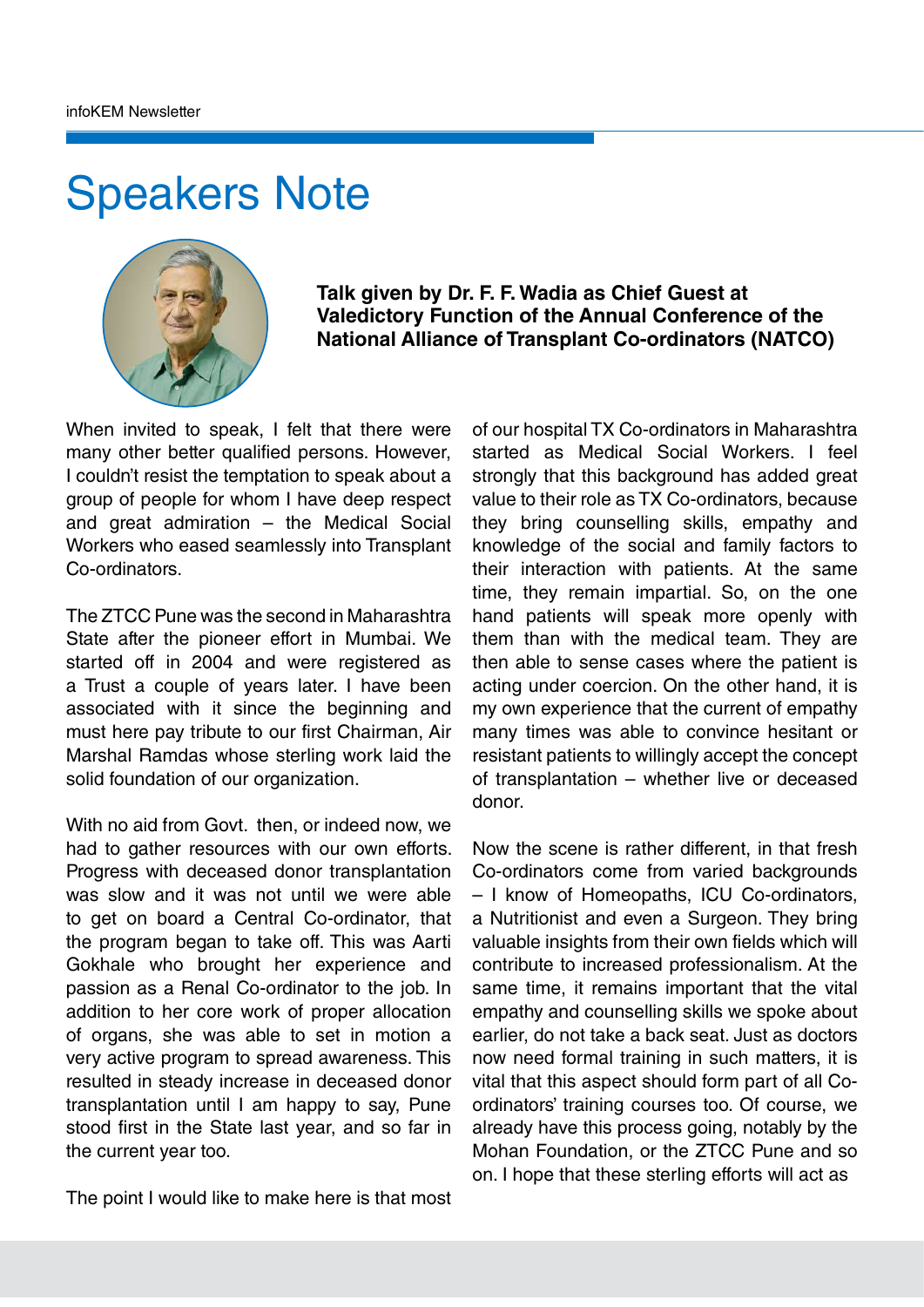models for the less well-developed parts of our country.

Turning now to a different angle – I think all will agree that no field in medicine is more fraught with ethical problems than transplantation. I feel here that Co-ordinators play a very important role. Because of their expected impartiality, they are able to help resist unwelcome pressures. As I noted earlier, in living donor transplantation, pressures both positive and negative may come from family members, or sometimes due to the natural enthusiasm of the medical team. Here the Co-ordinator would be able to sense the real situation and be of help in the primary interests of the transplant pair.

If we look at deceased donor transplantation, the Co-ordinator plays a more central role, but one where ethical concerns are even more important. Perhaps the emphasis on the work differs somewhat between the roles of a Central Co-ordinator and Hospital Co-ordinators.

The Central Co-ordinator's primary role is to ensure transparent allocation of organs according to laid down procedure. She is able to remain completely at arm's length in the process and should be able to resist pressures to deviate – which may come from various points of the compass including political ones.

The Hospital Co-ordinator on the other brings those other values, which we have already seen, to the process of fair and safe allocation from within her flock. I don't think we need to elaborate much on this aspect.

Finally, I will allude to another point. The ethical promotion of transplantation, of whichever kind, is one of the important roles of a TX Co-ordinator. With the increased and unfortunate commercialization of high-level medicine, a tendency may arise where the thin line between promotion and "marketing" (pardon my use of this term) may be breached. It is important for all of us to remember that in transplantation it is not the pursuit of numbers which matters, but the interest and welfare of the patients. And it is here that the Co-ordinators can play their most valuable role.

Thank you for listening.

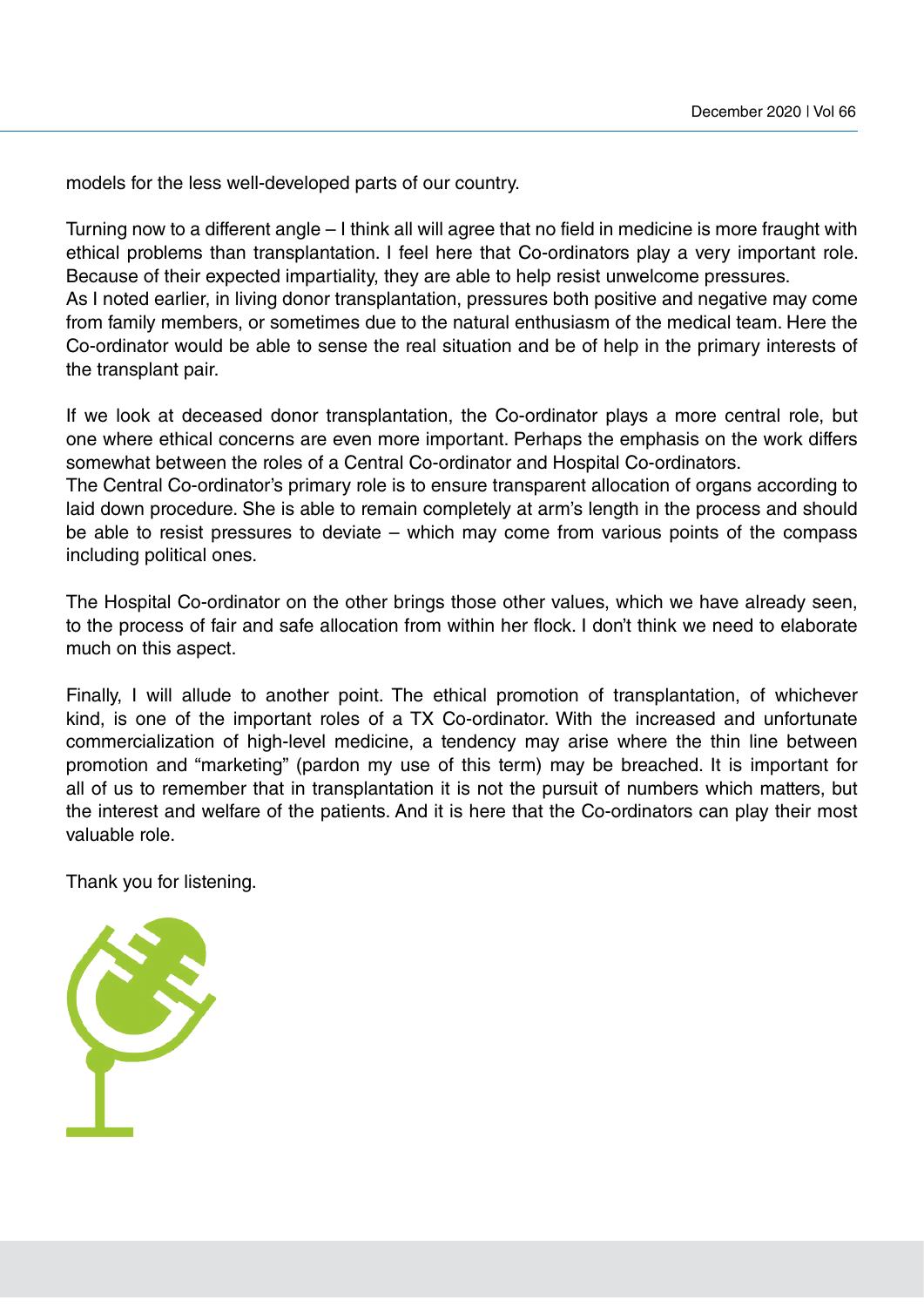## Knee Joint Replacement Surgery: A Life Changing Opportunity

increasing in India. Increasing longevity, urban lifestyle combined with obesity are the main causes of knee arthritis. Hence, the need of patients requiring joint replacement surgery is also on a steep rise. Rheumatoid arthritis requiring joint replacement surgery also remains as a cause though the incidence has gone down significantly in last 2 decades due to better DMARDs and biological agents.

**Treatment options in early knee Osteoarthritis:** Early knee arthritis can be very well managed conservatively by NSAIDS, rest, activity modification and Physiotherapy. Nutritive supplement for cartilage and intra articular injections of hyaluronic acid/ steroid/ PRP can also be used in some cases.

**Treatment options for advanced knee Arthritis: Patients with advanced knee arthritis** have very limited walking, altered gait pattern (slow and waddling gait), analgesic dependence and difficulty in using stairs. There is deformity in both planes i.e varus/valgus combined at times with varying degrees of flexion deformity or hyperextension. The limited mobility has a huge impact on patients' social and recreational lives, making them functionally crippled. This

Incidence of hip and knee osteoarthritis is can also lead to social isolation and clinical depression.

> These patients deserve joint replacement surgery to make them functionally better again and relieve their pain.

> **Goals of a Total Knee Replacement surgery:** The goal of surgery is pain relief and deformity correction. This is achieved by making the knee stable (balance the ligaments), correcting the deformity and achieving neutral alignment in both planes.

> The standard knee replacement surgery is a misnomer, it is actually a **knee resurfacing surgery.** The femoral and tibial surface is cleared off the osteophytes and worn out surfaces are cut with a precision saw. The jigs are used to get the desired alignment and the ligament balancing is done manually step by step releasing the concave side (medial in varus and lateral in valgus knee). Posterior knee is also cleared off osteophytes and synovium and posterior capsule released in flexion deformities through the same incision.







Present day knee replacement surgery is more predictable due to the access of **various**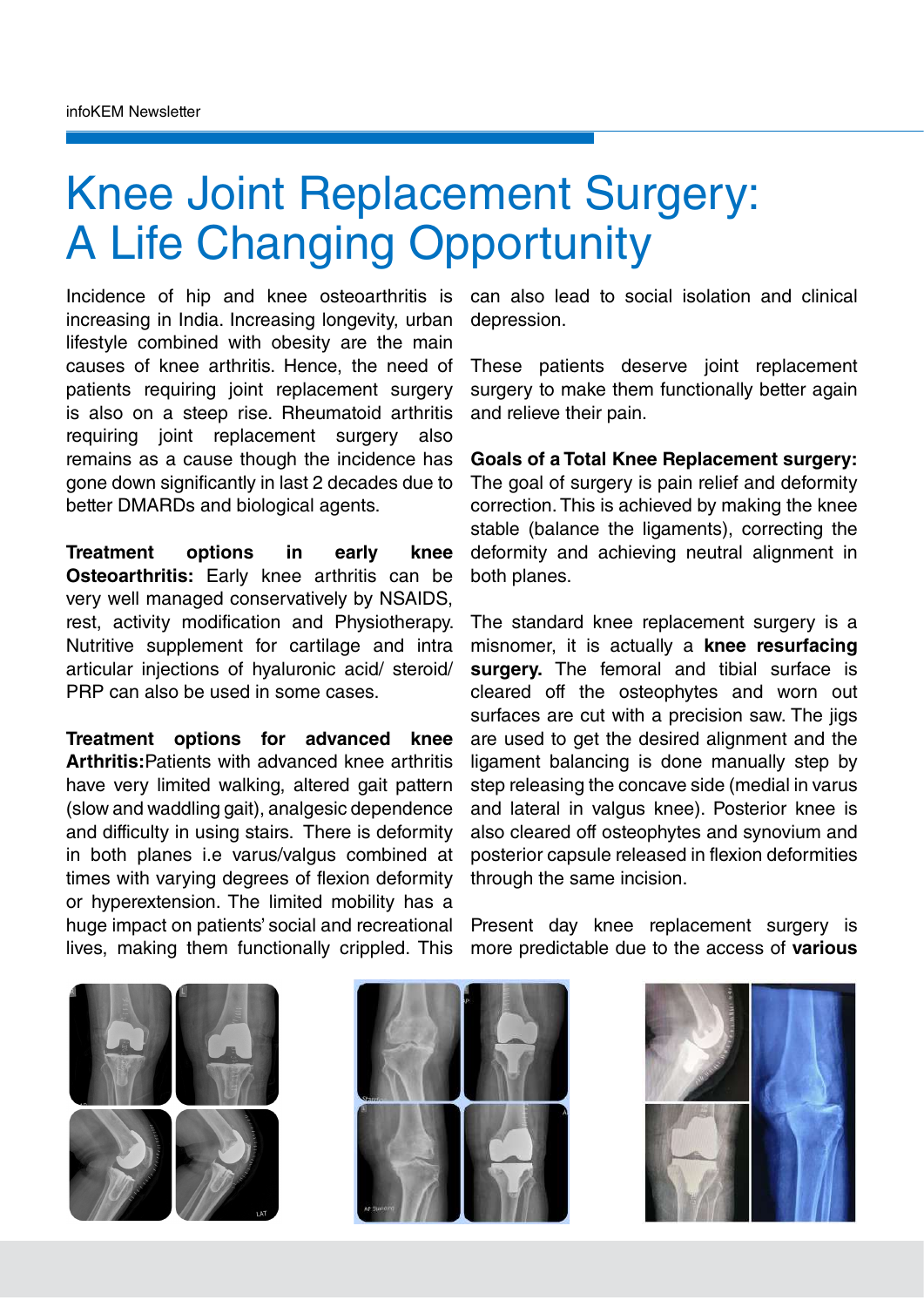**sizing options** in terms of in between sizes and inserts of least count of 1 mm helping the surgeon to achieve accurate ligament balance and alignment.

In severe deformities and in cases where intra medullary instrumentation is contraindicated **hand held robotic navigation devices** are very helpful in getting the alignment of femoral and tibial component and helping to **verify the cut.**

**Third generation cementing techiniques** make the cementing of the knee femoral, tibial and patellar components safe and effective.

Various prosthetic surface materials are available for the young arthritis knee patients. Oxidise zirconium (Oxynium) is a ceramised metal with better corrosion resistance and wettability.

Another coating is **TiNbN (Gold knee):** It comprises a **TiNbN coating** with the least wear property, which is 40% lesser than regular CoCr, the hardest surface (8 times harder than CoCr), 2 times stronger than other implants of similar category and the most biocompatible non-allergic surface material so as to decrease long term prosthetic wear.

The standard all poly TKR is also being used to reduce wear in patients who have good bone quality.

**Advanced post operative management:** Pain management by blocks, epidural, skin patches, intra articular infiltration of a combination of drugs all have drastically reduced the post operative pain.

Along with pain management immediate **same day mobilization** and ambulation allows the knee to start functioning and does not allow the adhesions to form. The patient is made to stand the same day.

The average stay is 4-5 days for single knee replacement and 6-7 days for single staged bilateral surgery. The knee function continues to improve up to 2-3 months post operatively. There are no limitations hereafter on walking, climbing, travelling and other recreational activities.

**Dr. Devendra Vartak Associate Consultant Orthopaedics and Joint Replacement**



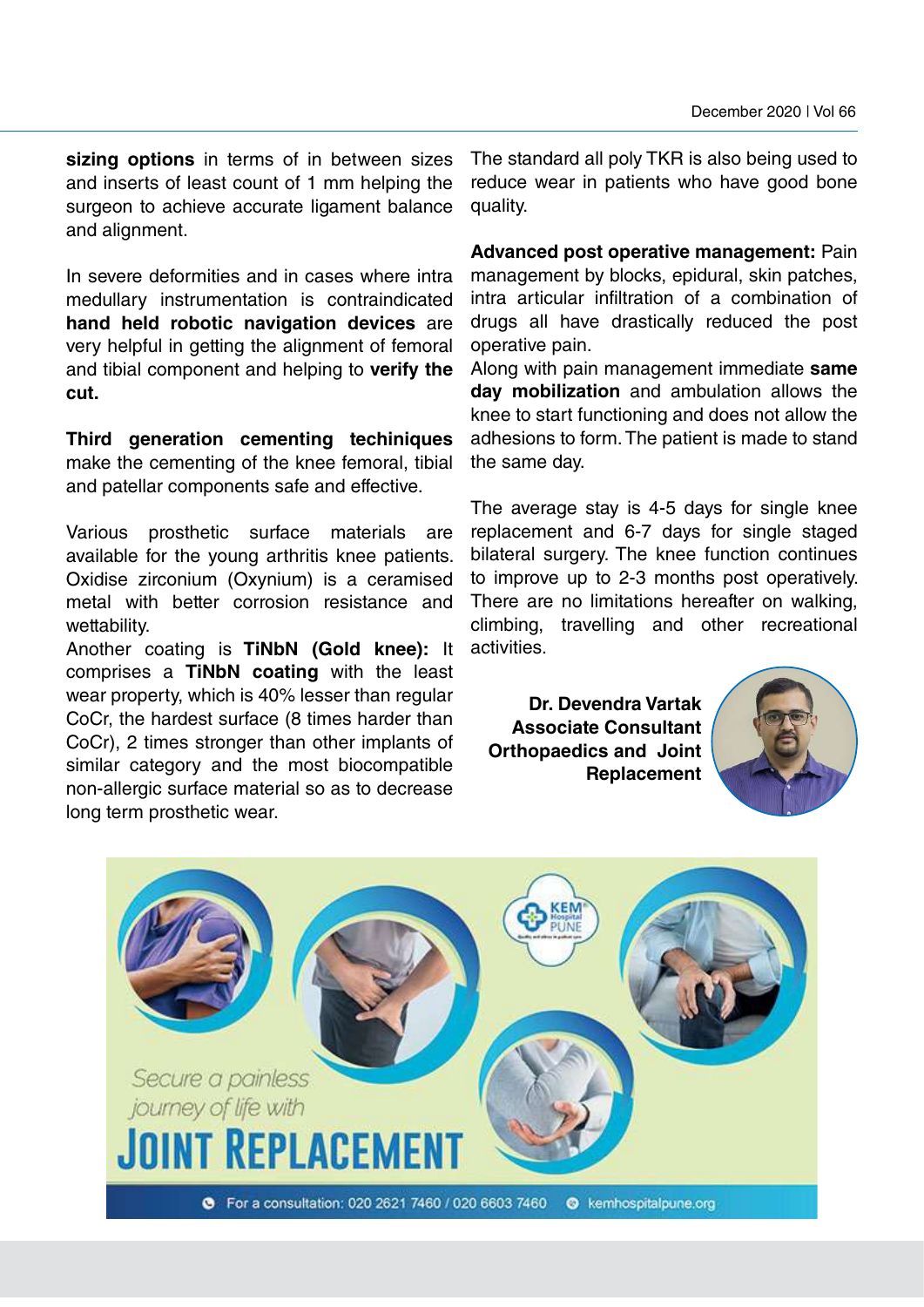## Paediatric Epilepsy : FAQs and Commonly Asked Questions



#### **What is epilepsy?**

Many (20:1000) children experience single seizures in early life. Not all provoked (ex fever,injury) seizures constitute epilepsy.

Epilepsy is the tendency to get recurrent unprovoked seizures by various mechanisms . It is not very uncommon and can be seen in 4-8 : 1000 children.

Epileptic encephalopathy is specific subset of devastating pediatric epilepsy (like infantile spasms) in which by virtue of extensive recurrent electric disturbance, the motor and cognitive outcome of baby is severely compromised.

#### **Why do we need to focus on children?**

Children are largely a dependent population for their care. since they are in phase of acquiring growth and development; uncontrolled epilepsy can result in adverse developmental, behavioural , scholastic and personality outcome . Also over and under-treatment along with environmental and parental factors can result into undesirable outcomes which may have long term consequences . It may be different than typical or adult seizures:

- Staring blankly / day dreaming like episodes.
- Sudden dropping of head or body parts.
- Stiffening of fists and body with or without impaired consciousness

#### **It has to be wisely and accurately differentiated from other episodes like break-holding spells, syncope and paroxysmal disorders which may lead to false diagnosing with epilepsy.**

#### **What can cause it?**

It is either / or electrical and structural changes in neuronal circuits in developing brain.

#### **A] Structural cases:**

a) Developmental malformations like polymicrogyria and dysplasias

b) acquired causes by virtue of the injury to brain in form of trauma, infections, neoplasm, vascular events like stroke.

**B] Electronic disturbance:** Various age related epilepsy and epileptic encephalopathy like BRE (Benign Rolandic Epilepsy), CSWS (Continuous Spike and Wave during Sleep) which may be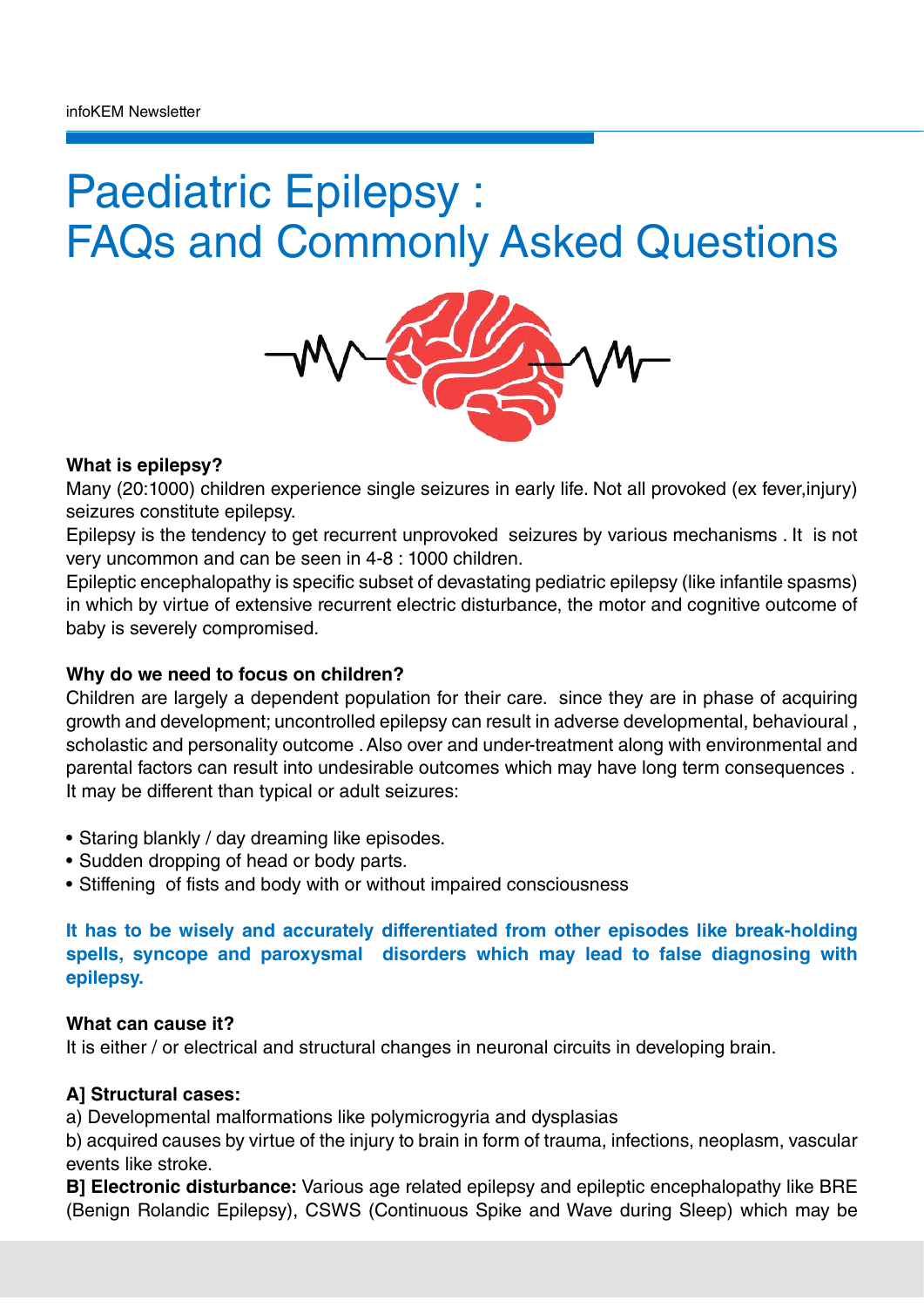genetic in origin.

**C] Others:** Several metabolic, immune and genetic causes which are recently getting diagnosed widely with variety of refined tests. There is still a small proportion of epilepsy where the cause can



not be determined in spite of extensive investigations.

**Who is at maximum risk?**

Kids with

- 1. Delayed development
- 2. Birth complications like delayed cry and spesis
- 3. NICU stay , prematurity and Low birth weight
- 4. Syndromes (Downs, Angelmans) and Autism
- 5. Brain injury due to mechanical factors like fall or trauma
- 6. Family history of seizure

#### **How to assess it?**

- Detailed history of the event with possible videos and eye witness
- A thorough clinical examination with specific focus on developmental and motor deficits
- Detailed Family history of epilepsy

#### **What tests are done in a child with epilepsy?**

The diagnosis of epilepsy involves various tests of the brain which includes:

- 1. EEG (Electroencephalogram): It is cornerstone for diagnosis has to be done in very meticulous way, VEEG to demonstrate seizure and electric changes during the same.
- 2. Neuro-imaging with preferable 3T MRI with specific epilepsy protocol to target the area of interest.
- 3. In resistant cases PET / SPECT scans.
- 4. In Selective PTS genetic tests, Advanced metabolic and immunological tests and genetic tests (these are mainly blood investigation).

#### **How is epilepsy managed?**

Treatment of epilepsy goes far beyond only giving medicines.

#### **A] General:**

1. It is very important to acknowledge that the child has epilepsy ruling out various other causes which may mimic epilepsy by an expert.

2. It is also necessary to know where the disorder lies on the mild to severe spectrum.

3. Constant counselling and awareness can help in the acceptance of the diagnosis and adherence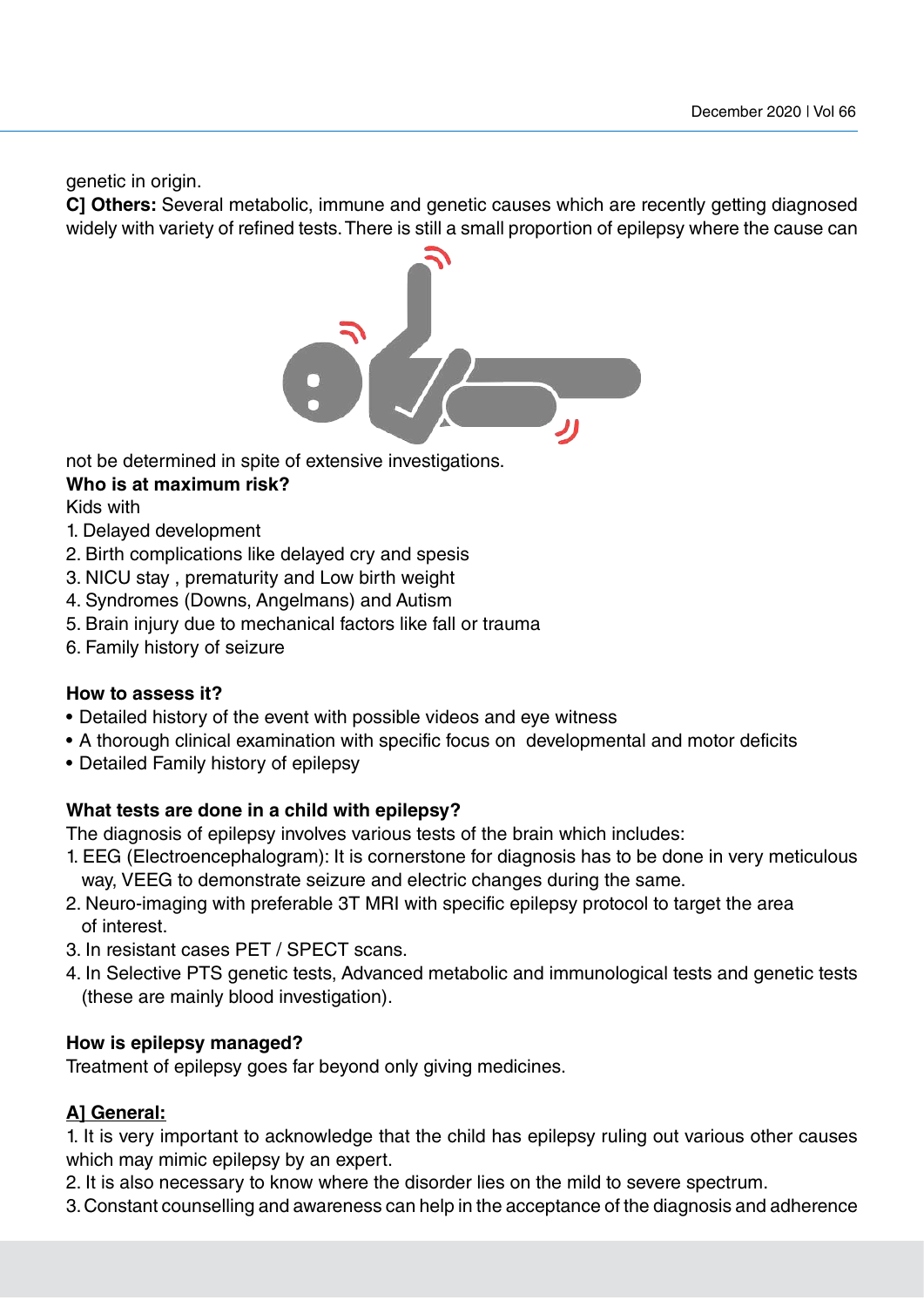for follow up.

- 4. First aid and precautions must be re-emphasised on multiple occasions preferably through AV medium.
- 5. The nasal midazolam spray should be kept handy in case of an episode.
- 6. List of do's and don'ts and triggers have be carefully given and explained to caregiver well.
- 7. Special attention to be given at environments like school, playgrounds and transport.

#### **B] Specific:**

Medications: Many new and old generation ASM (Anti Seizure Medicines) medications are very effective in controlling epilepsy in majority of cases.

#### **In resistant cases**

- a. Diet modification like ketogenic diet
- b. Epilepsy surgery like hemispherotomy to specific ressective surgery
- c. Vagal nerve stimulation

#### **C] Genetic epilepsies:**

Can recurre in next sibling prenatal counselling and diagnosis need to be emphasised.

#### **D] Future trends:**

Newer modalities of investigations mean that the exact biological basis of more and more epilepsy subtypes is unfolding; thus paving the way for accurate treatment options (like M-tor inhibitors in Tuberlous sclerosis). Soon Target based therapy understanding genetic epilepsy will change future era and treatment and prevent adverse reactions of ASM which the population is most worried about.



**Dr. Abhijeet Botre Associate Consultant Paediatric Neurology**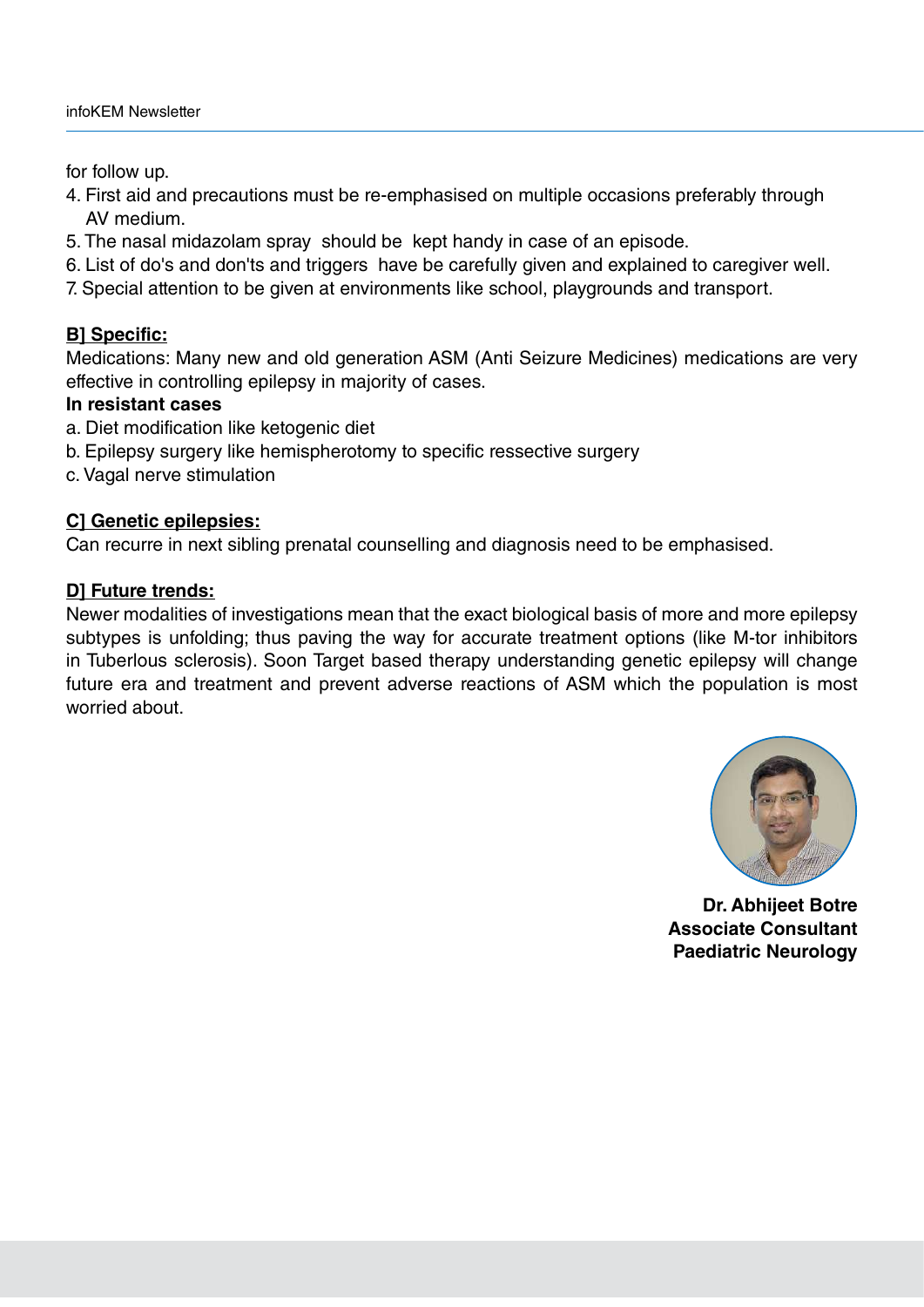## Home Physiotherapy Services by KEM

We are glad to announce that we at KEM Hospital, Physiotherapy Department have started Home Based Physiotherapy Programme for our patients. The aim is to provide our patients continuity of treatment and rehabilitation even after discharge from hospital. Be it chronic disorders or acute illness or post surgery, we provide an evidence based & protocol-led care plan. Our treatments are administered by highly qualified personnel at the convenience of a patient's home. Our Home Based Physiotherapy Program is not just convenient but also affordable and result oriented. Our Physiotherapists are skilled in the assessment and handson management of a broad range of conditions that affect the musculoskeletal, cardio-respiratory and nervous systems.

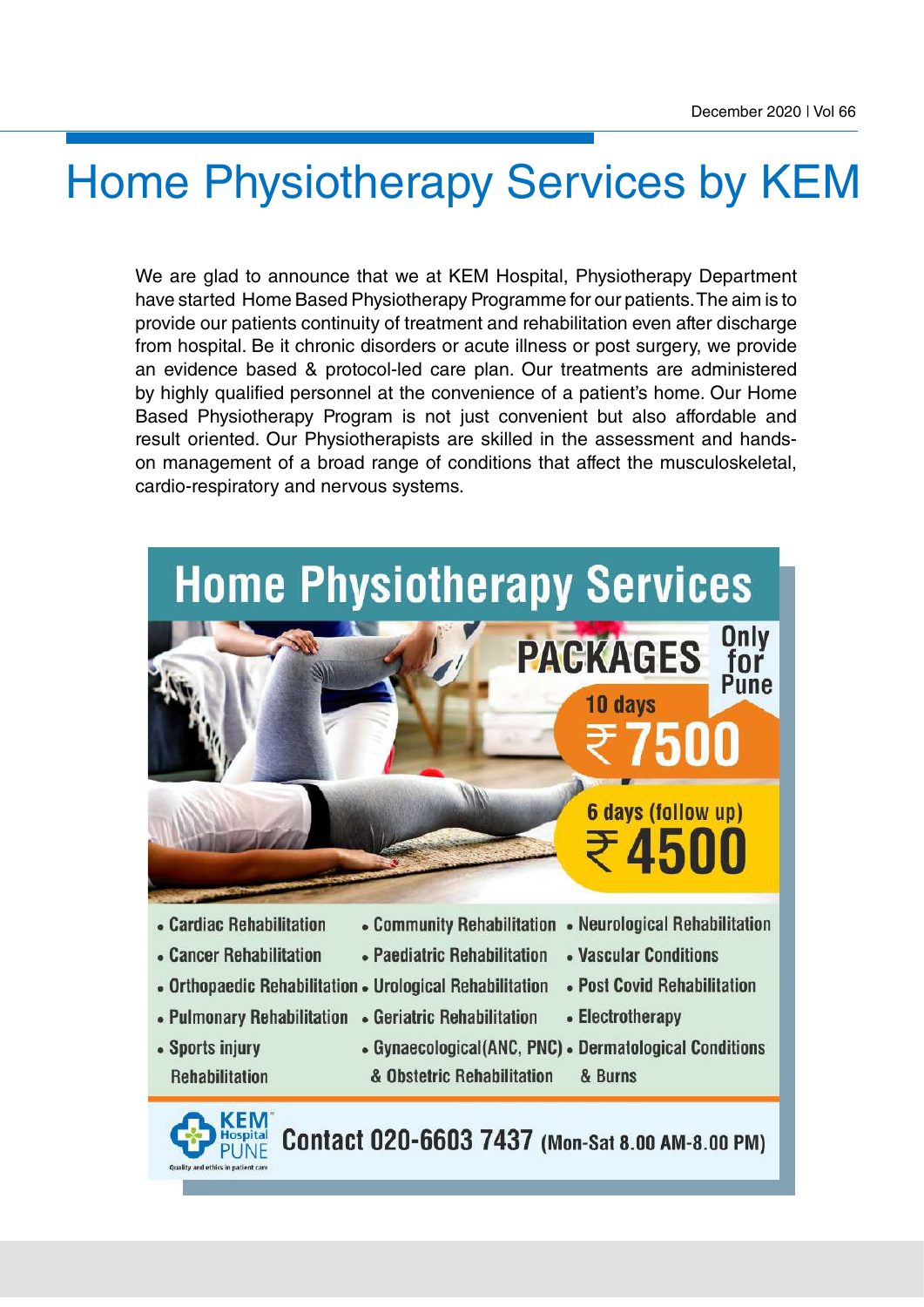### Events and Activities

### Chronic Pain Management Camp at Vadu

On 22nd November 2020, Clinical Camp on Chronic Pain Management was organised at Vadu centre of KEM Hospital. It was unique for the people staying in Rural India as they were not aware that there is a Specialist for managing all types of chronic pain. It was for the first time that we organised such a activity for the people staying in rural areas.

It was a huge success, as more than 65 people came between 10.00 am to 5.00 pm to avail this services and the people were very happy as they came to know that there is a doctor who will patiently listen to their complaints on pain and also give treatment. We could gain confidence and faith amongst the people when we conducted the follow up OPD after 15 days on 6th December 2020.

Most common complaints of the people who came on that day were joint pains, neck pain,

backaches, cancer pain, neuropathic pain and body aches.

We also introduced for the first time the concept of Palliative Care among the rural population this is the care given to the terminally ill persons with Cancer, Chronic Cardiovascular Respiratory and Kidney disease and Debilitating old age.

We thank the entire administration, especially Dr. Xerxes Coyaji, Dr. Madhur Rao for encouraging us and the full support given to us by Dr. Sanjay Juvekar, Mr. Pandurang Jadhav and the entire staff from Vadu for making this Camp a big success. Special thanks to Dr. Nayan Thota and Dr. Debjani Ghosh both resident doctors from the Dept. of Anaesthesiology for smooth conduct of this activity.

> **Dr. Joyshankar J. Jana Consultant, Pain Medicine Pain Management Clinic**

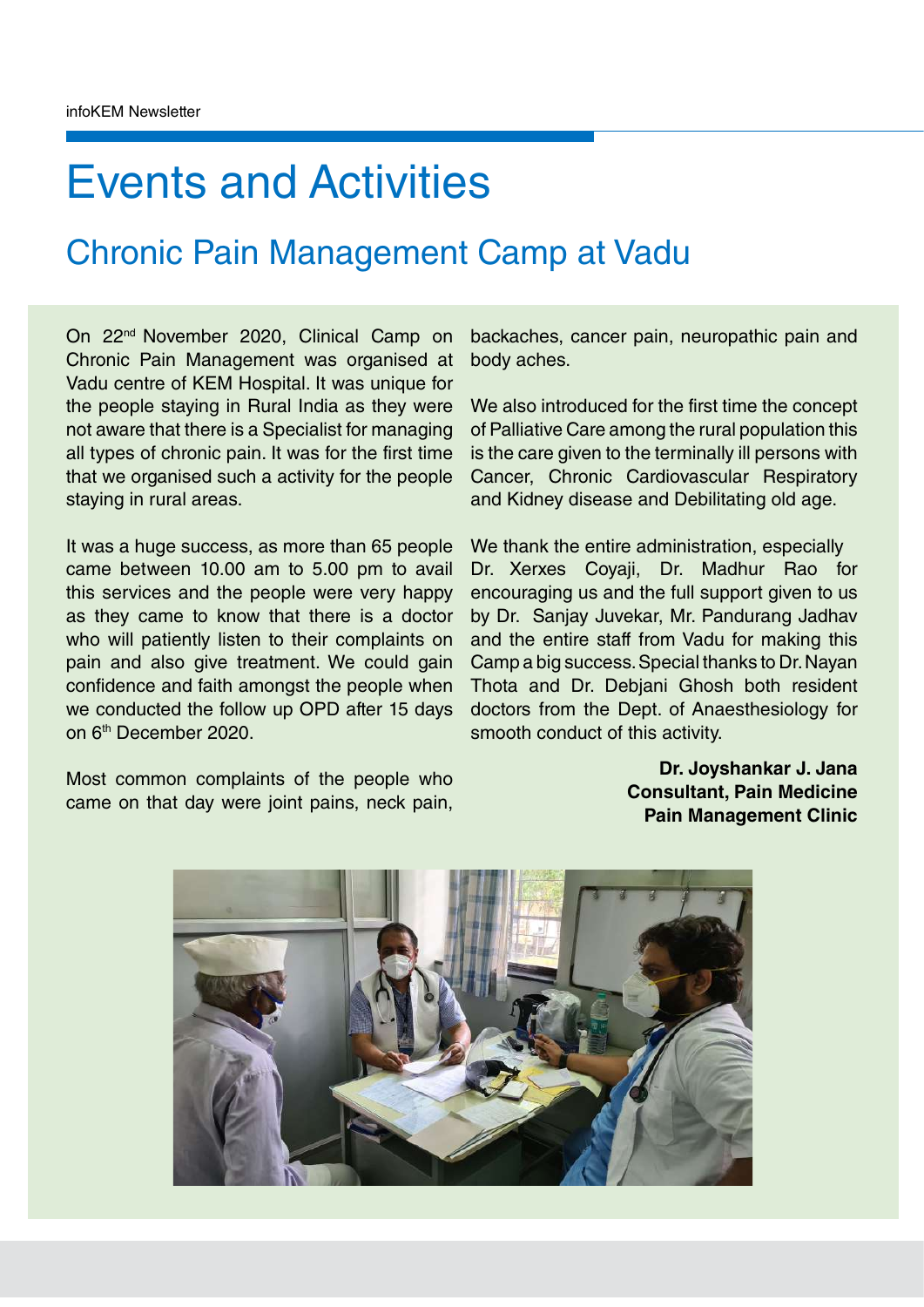# **Circular**



**Dr. Ashwin Rajbhoj,** MD-Medicine, DNB-Medical Oncology has joined us as an **Associate Consultant Medical Oncologist.**

**OPD Timings:** Every Tuesday, 9.00 AM – 11.30 PM in Day Care Centre

### **Testimonials**

Dr. Divate, Dr. Sabir, Dr. Bhushan and all other doctors and who treated me and all the staff, nurses, cleaning staff and everyone that assisted on 3rd floor were very helpful, polite and were always there when we needed. I find the service very nice and comfortable. We are happy with all the services.

> **- Patient from Nursing Home 3rd Floor**

All doctors and nurses in ward were very helpful. Special thanks to Dr. Gadkari and Cathlab members. All are highly efficient. Excellent treatment received. Superb!!

> **- Patient from Nursing Home Ground Floor**

Dr. Tehnaz and Ms. Apeksha have made our entire stay seamless and comfortable. Thank You!! Dr. Vinod Naik and his entire team were excellent. We are grateful to them. Thanks to all the nursing staff especially sisters, Misal, Ruplai Kadam, Ruplai Kakade. I also wanted to acknowledge the proactiveness of Mavshi's.

> **- Patient from Nursing Home 4th Floor**

Dr. Otiv, Dr. Seema and all doctors in labour room were very helpful. We owe to them. Doctors under Dr. Otiv Ma'am were also very helpful. Thank you all!!

> **- Relative of a patient from Nursing Home 4th Floor**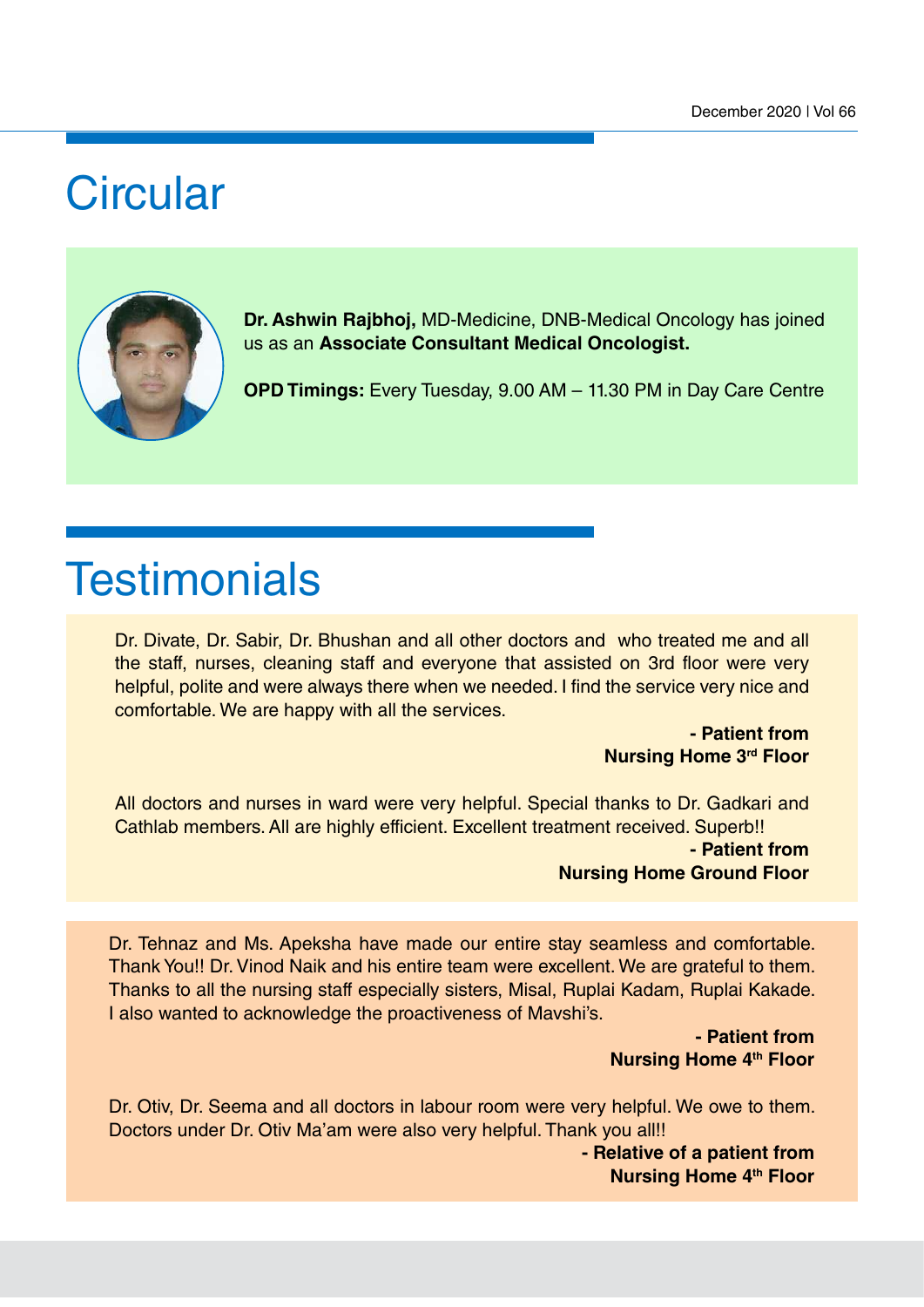### Health Awareness Communications



#### • National Pollution Prevention Day

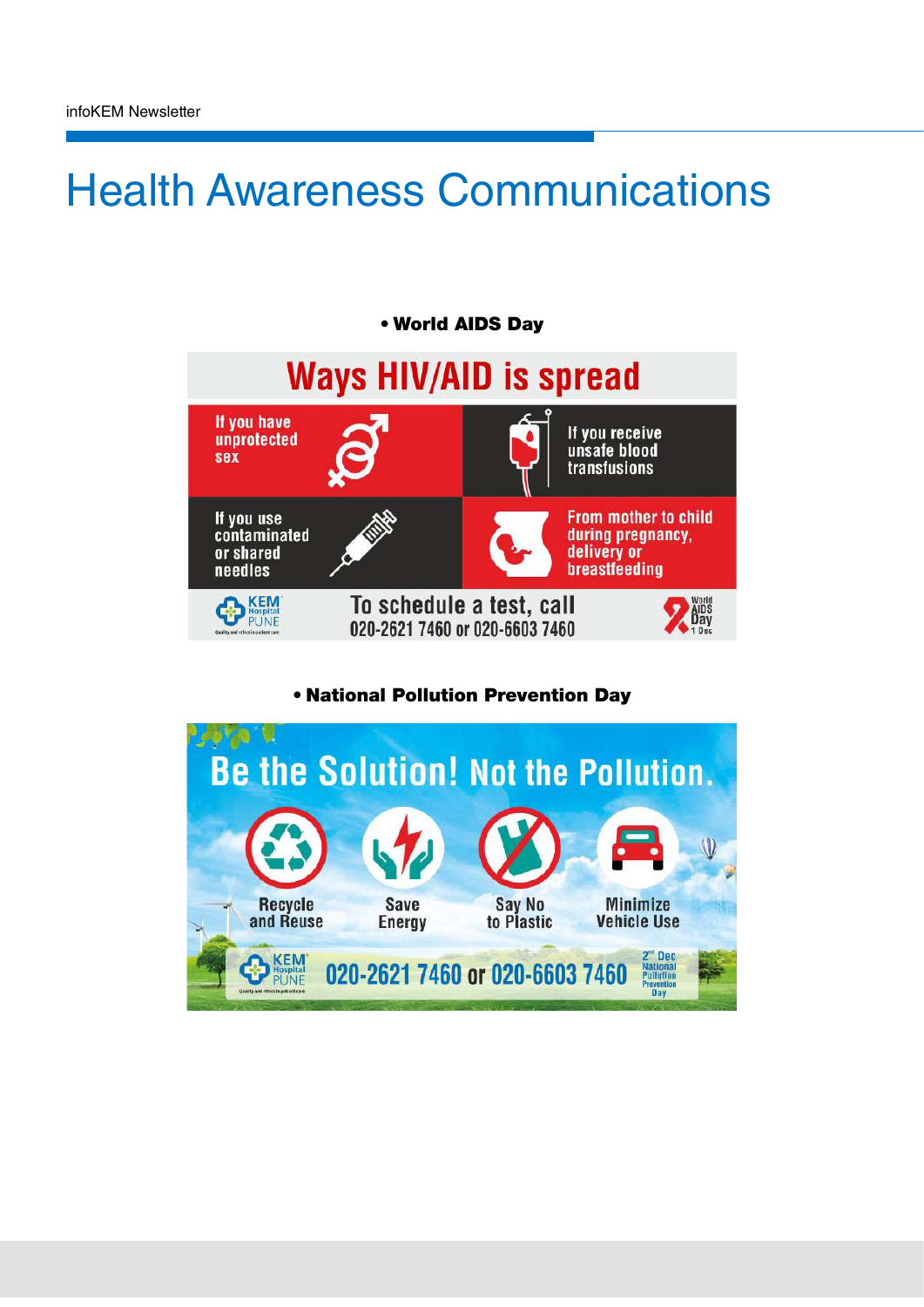#### • International Day of Disabled Persons



#### • Organ Donation Awareness



#### • World Patient Safety Day

### **Safe Health Workers for Safe Patients**

The COVID-19 pandemic poses huge challenges and risks to health workers, who face related infections and illness, violence, stigma, psychological stress and the risk of death. It is important to ensure the physical, mental and emotional health and safety of healthcare workers so that they can look after their patients well.